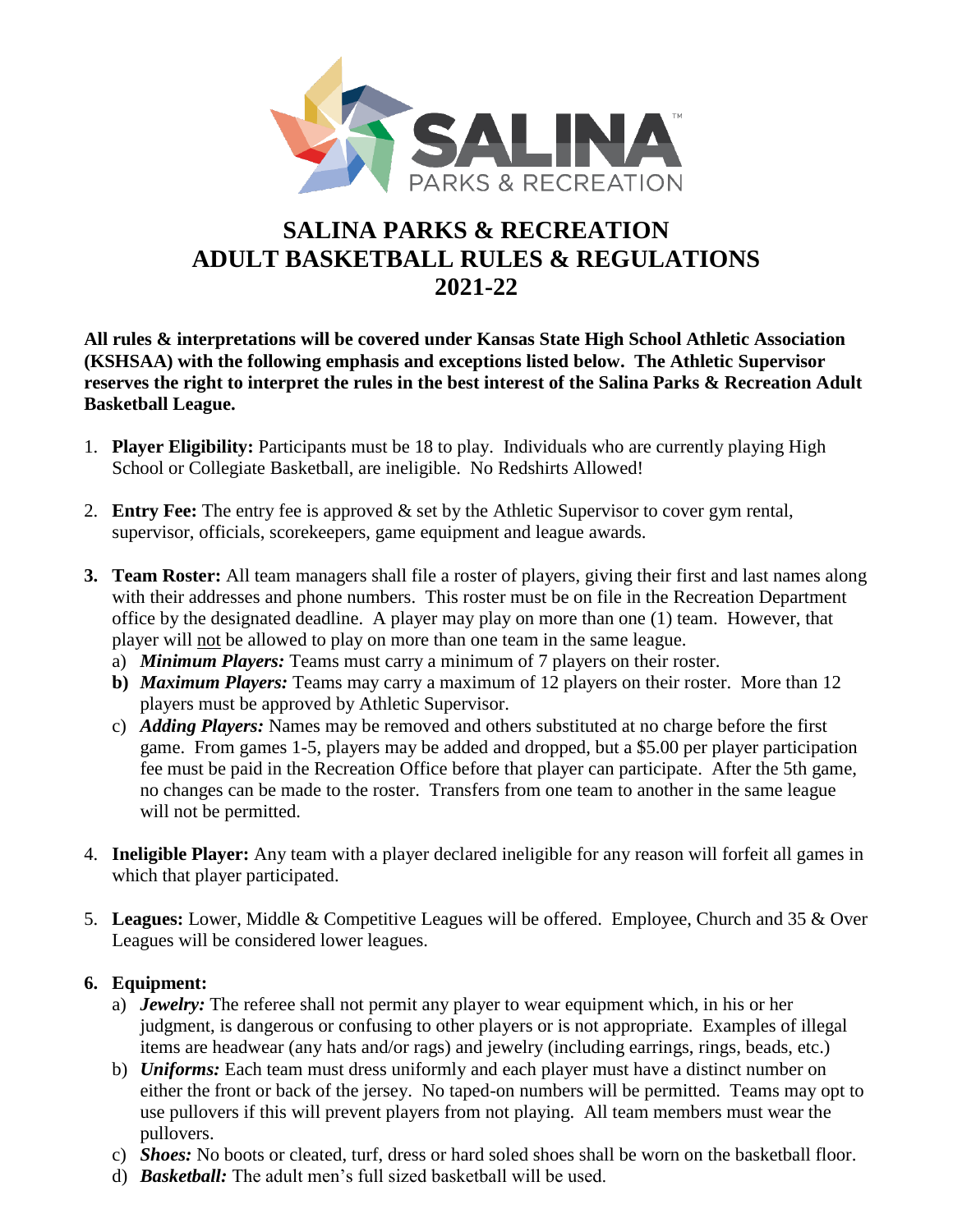- 7. **Game Time:** Teams will use their own warm-up balls. A lineup must be presented to the scorekeeper at least 5 minutes before game time. Each team needs (4) players to start the game. A team will be given (5) minutes after game time to meet the requirements to start a game. Teams failing to have four (4) players after 5 minutes of the scheduled starting time will forfeit providing the opposing team is on the court, ready to play. If both teams fail to report by the scheduled starting time, the gym supervisor is empowered to adjust the playing time of the game in order that it be completed within the scheduled playing time.
- 8. **Regulation Game:** Kansas State High School Rules apply with the following exceptions:
	- a) *Home team:* Listed  $2<sup>nd</sup>$  on game schedule.
	- b) *Game Length:* (2) twenty-minute halves. (5) minutes in between halves and games.
	- c) *Continuous Clock:* The clock will run continuously with the following exceptions: injury, time outs and all dead balls in the last minute of the first half, second half and overtime period**.** If a team is ahead by 20 or more points, the clock will run continuously.
	- d) *Time-outs:* Two (2) 60-second time-outs per half, with no carry over.
	- e) *Overtime:* One (3) minute period. Each team will be assessed with one (1) time-out, with no carry over. There will be a one-minute intermission before starting the overtime period. The clock will run continuously except for time-outs, free-throw attempts and the last minute of overtime.
	- f) *Sudden Victory:* If the score is still tied at the end of overtime, the game will go into sudden victory. The team scoring first will win the game. No time will be kept.
	- g) *Halftime:* (5) minutes between halves.
	- h) *Free Throws:* 1-and-1 on the seventh (7) team foul of each half. Two shots on  $10<sup>th</sup>$  foul of each half. Player control fouls are not included. During a free throw, only 6 players may occupy a free throw lane. Players may not enter lane until ball has been released by the free thrower**.**
	- i) *Player Fouls:* Five (5) fouls, disqualification. Technical fouls count as team and personal fouls.
- 9. **Protests:** Protests are not allowed in the Salina Parks & Recreation Adult Basketball League except concerning player eligibility. Questions about rule interpretations or judgment calls must be settled at the time they are brought to the official's attention. The official's decision is final. Protests must be submitted to Recreation office no later than 24 hours after alleged violation. Protests must be in writing and accompanied by a \$25.00 protest fee that will be returned if the protest is upheld, but forfeited if not allowed. The supervisor and scorekeeper must be notified that the remainder of the game is being played under protest.
- 10. **Grievances:** All protests, grievances, rule interpretations and issues must be submitted in writing to the Athletic Supervisor (Judgment calls are not to be construed as a rule interpretation). Judgment calls during a game or any action of disciplinary nature taken by an official will be supported by the Athletic Supervisor.

## **SPECIAL PLAYERS RULES**

- **11. No Dunking:** There shall be NO attempted dunking before, during or after the game. The first offense will fall under the 1st ejection guidelines**.**
- 12. **Language:** Players using profane language directed towards any staff member, official, player and/or spectator and/or displaying unsportsmanlike conduct shall be ejected from the game immediately. Depending on the severity, the player may be ejected for the remainder of the year.
- 13. **Assault:** Anyone assaulting a player, official or SP&R representative will be banned from further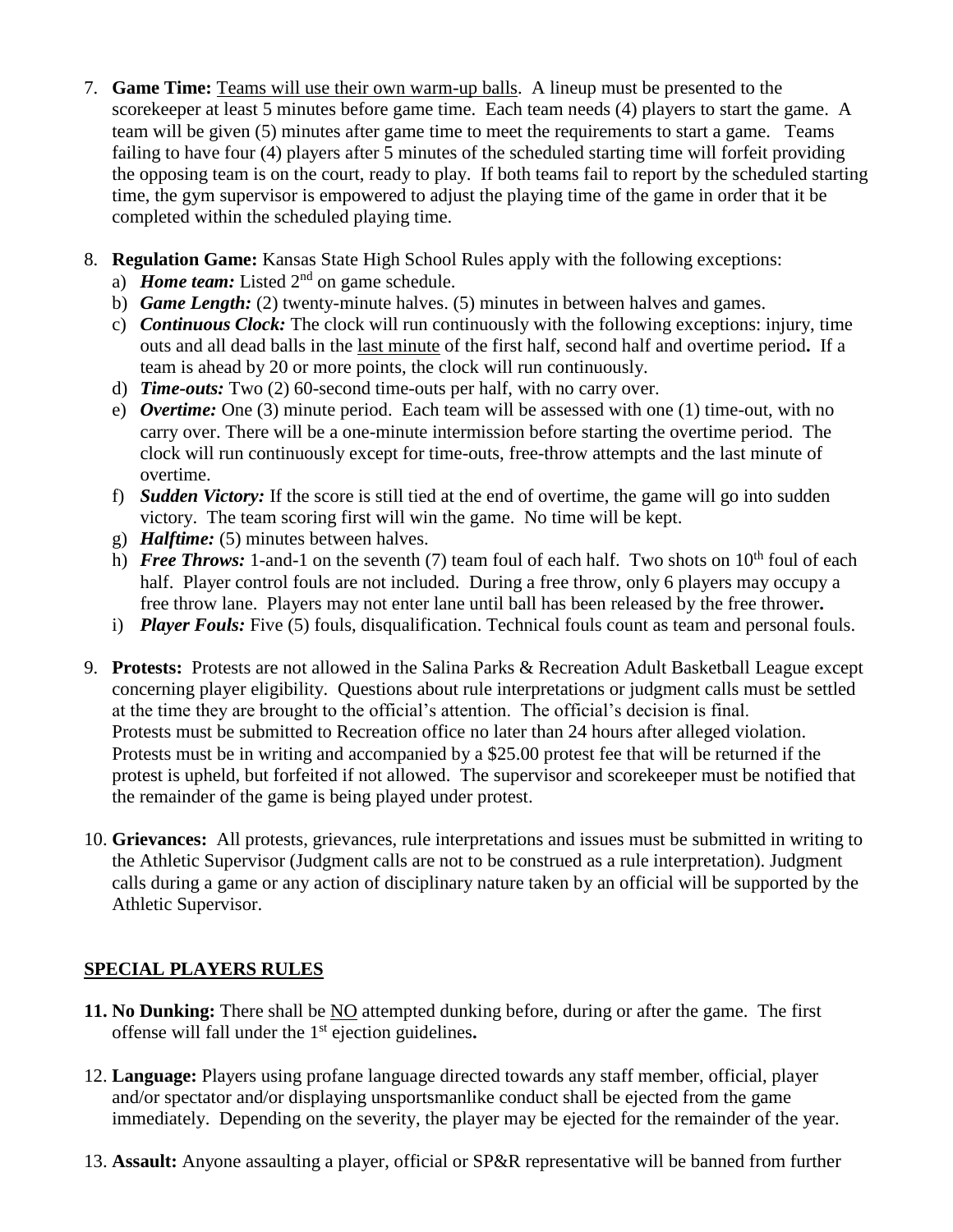league play and may be banned from participation in all Recreation Department activities, and will be prosecuted to the fullest extent through all legal channels.

- 14. **Officials' Judgment:** Although captains are allowed to ask an official for a rule clarification, questioning an official's call will not be tolerated and is grounds for a technical foul. Any other player or spectator doing so is subject to a technical foul and/or ejection from the game.
- 15. **Disciplinary Technical Foul & Ejection Progression:** Depending on the severity, staff or the officials have the right to issue a warning, technical foul or ejection.
	- a) *1 st Technical Foul:* The opposing team will shoot two free throws and possession of the ball at half court.
	- a) *2 nd Technical Foul in the Same Game/1st Ejection:* Results in a one (1) week suspension from the date of the incident from playing or coaching any SPRD sponsored team, league or tournament in which the individual is a member (adult and/youth). The suspension can carry over into the 1<sup>st</sup> week of the following playing session/season.
	- b) *3 rd Technical Foul for the Season:* Technical fouls are tracked and carry throughout the entire season. Three technical fouls can occur with one being assessed in three separate games. Results in a one (1) week suspension from the date of the incident from playing or coaching any SPRD sponsored team, league or tournament in which the individual is a member (adult and/youth). The suspension can carry over into the  $1<sup>st</sup>$  week of the following playing session/season.
	- c) *2 nd Ejection:* Results in a suspension for the remainder of the season from playing or coaching any SPRD sponsored team, league, tournament and/or event (adult and/or youth). In addition, the individual may not spectate at such facility/event during the suspension. The individual will be required to meet a SPRD disciplinary review committee prior to reinstatement.
	- d) *Ejections:*
		- 1) Once a coach, adult player or spectator has been ejected from the game, he or she has 2 minutes to leave the facility (sight and sound) or the police will be called. Failure to comply will result in the game being declared a forfeit.
		- 2) Should a player attempt to re-enter the game under false pretenses, the officials or supervisor shall forfeit the game in favor for the opposing team.
		- 3) Depending on the severity of the offense(s), individuals may be subject to additional sanctions and/or permanently banned from any and all Recreation Department activities.
- 16. **Policy Confirmation:** All team managers must read and sign rules confirmation policy before your team's first game! This one page confirmation policy will be an assurance to administration that all League Team Managers have read the rules and accepted full responsibility for the actions of their players and spectators. This policy can be mailed, faxed or given to Gym Supervisor the night of your first game. Thank you for your support!

## 17. **KSHSAA Specific Rule Change for**

- **A) An offensive player shall not use their hand or forearm to block a defender from getting to the basketball.**
- B) **A defender shall not extend their forearm to maneuver an offensive player one way or the other**

Remember, this is a RECREATION LEAGUE for the fun and enjoyment of those taking part.

#### **GENERAL BY LAWS**